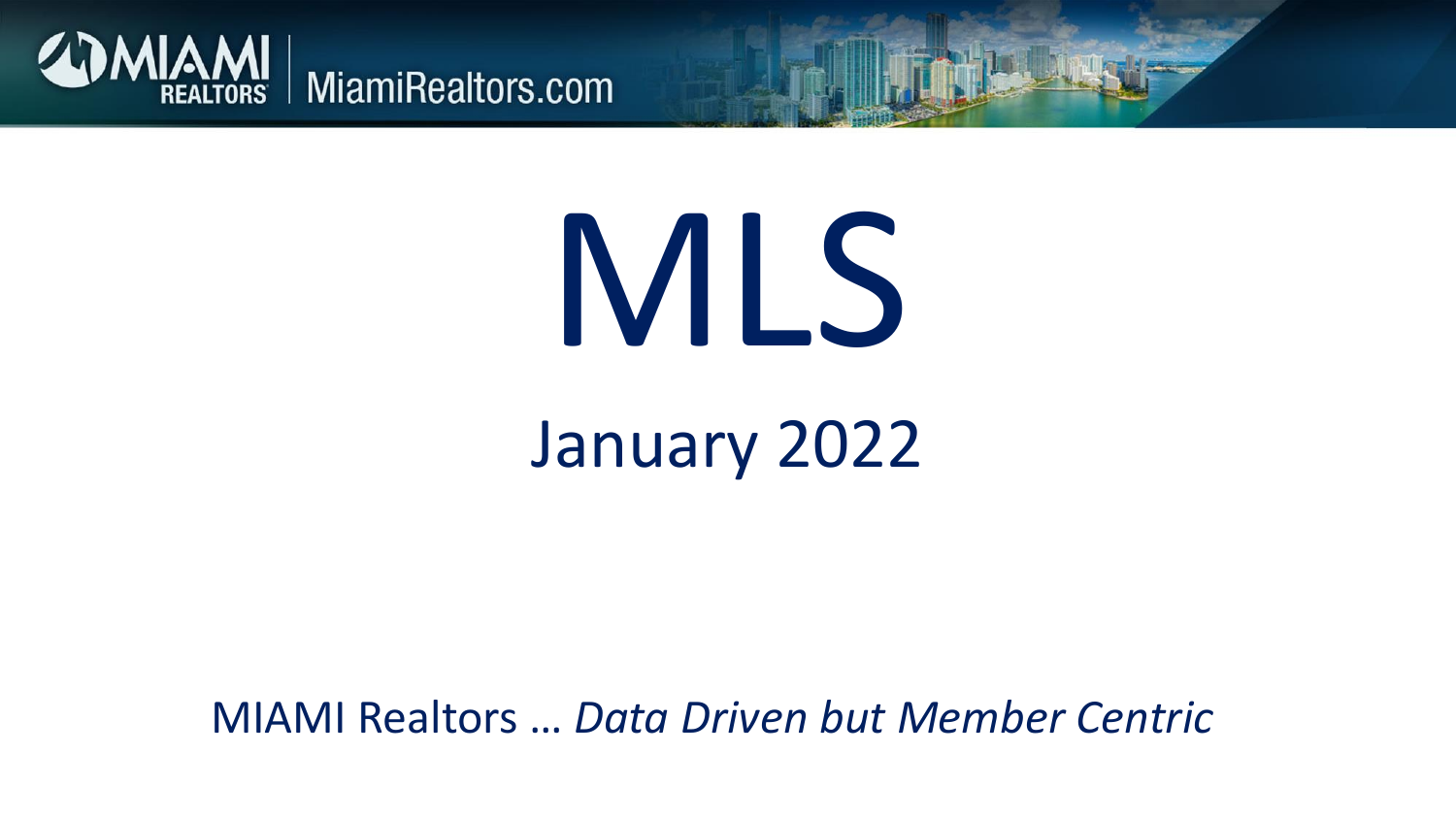



3,531 Offers submitted through MLS Offers

> 68.4% **INCREASE** Over December

**9,839** A, AC and P (on-market) MIAMI listings with MLS Offers link enabled at month end.

**72%** of all new residential MIAMI listings added to MLS in January kept our offer link enabled.

**Average offer price:** 1.69% **below** list price.

**Average Accepted offer price**: 1.13% **above** list price

**Buyers making offers were:** 72.49% owner occupied, 22.79% Investor, 4.72% Other.

**Types of Financing Offered:** Conventional 53.77%, Cash 26.09%, FHA 13.90%, VA 3.0%, Hard Money 1.37%, Other 1.54%, Jumbo 0.26%, 203k 0.06%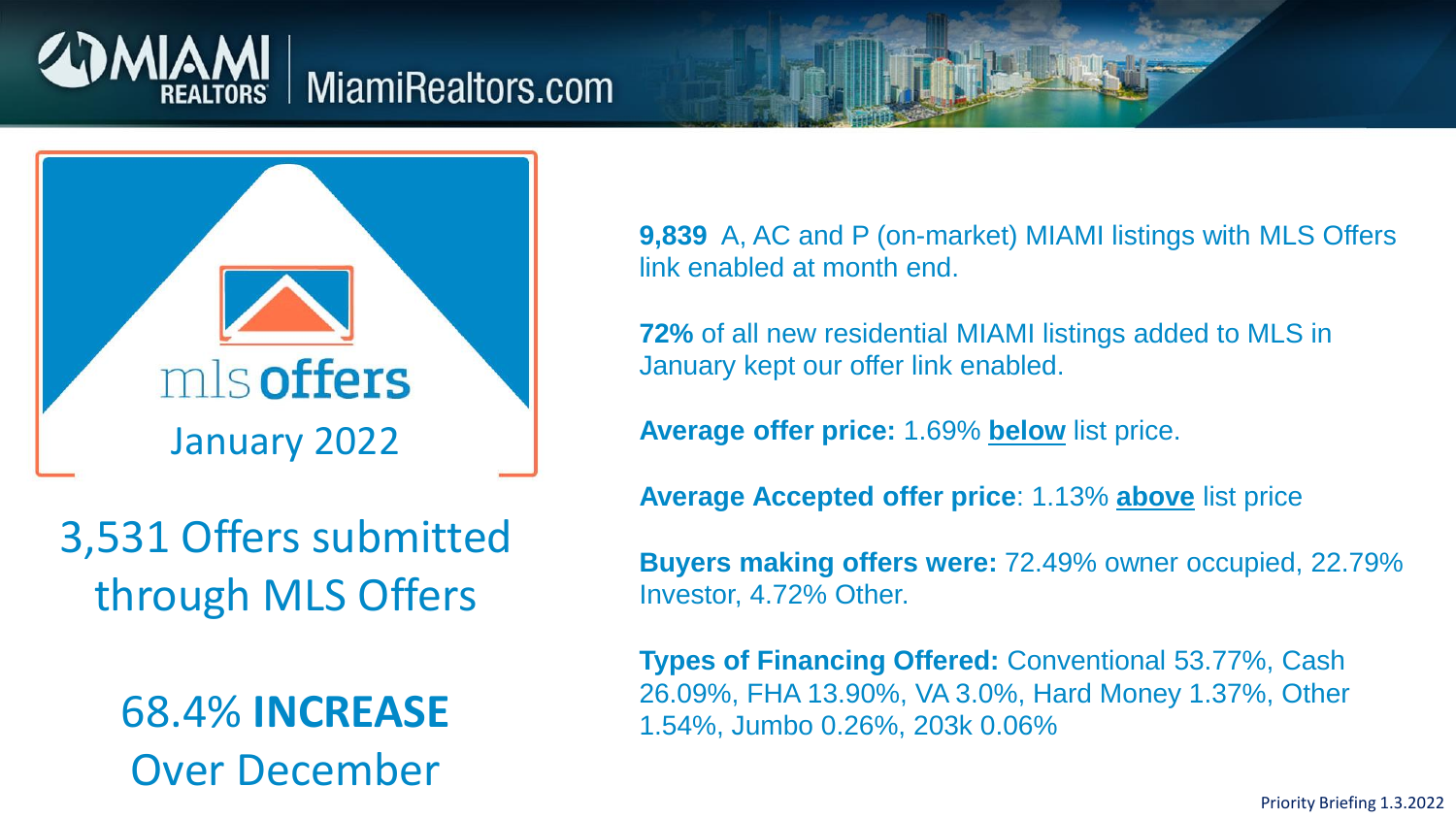



2,097 Offers submitted through MLS Offers

**8,069** A, AC and P (on-market) MIAMI listings with MLS Offers link enabled at month end.

**73%** of all new residential MIAMI listings added to MLS in December kept our offer link enabled.

**Average offer price:** 2.35% **below** list price.

**Average Days on Market before 1st Offer:** 20.97

**Buyers making offers were:** 65.9% owner occupied, 28.8% Investor, 5.29% Other.

**Types of Financing Offered:** Conventional 48.16%, Cash 30.62%, FHA 14.35%, VA 2.86%, Hard Money 2.15%, Other 1.34%, Jumbo 0.52%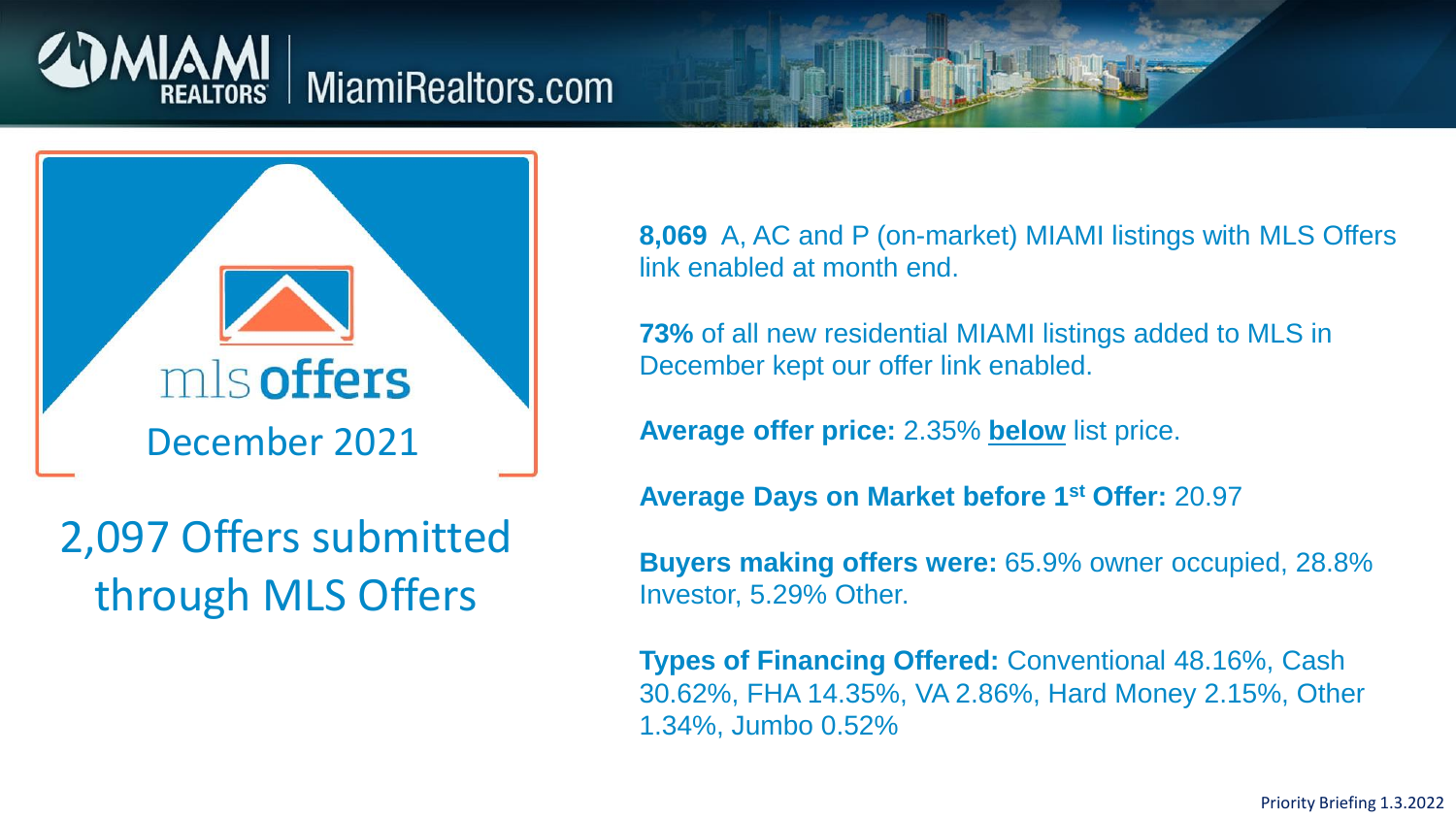



2,130 Offers submitted through MLS Offers

**5,656** A, AC and P (on-market) MIAMI listings with MLS Offers link enabled at month end.

**Average Days on the Market before 1st Offer: 13.52**

**Average offer price:** 1.24% **below** list price.

**Average Accepted offer price**: 1.93% **above** list price

**Buyers making offers were:** 77.55% owner occupied, 23.15% Investor, 5.3% Other.

**Types of Financing Offered:** Conventional 50.8%, Cash 26.29%, FHA 16.76%, VA 2.96%, Hard Money 1.88%, Other 1.08%, Jumbo 0.23%,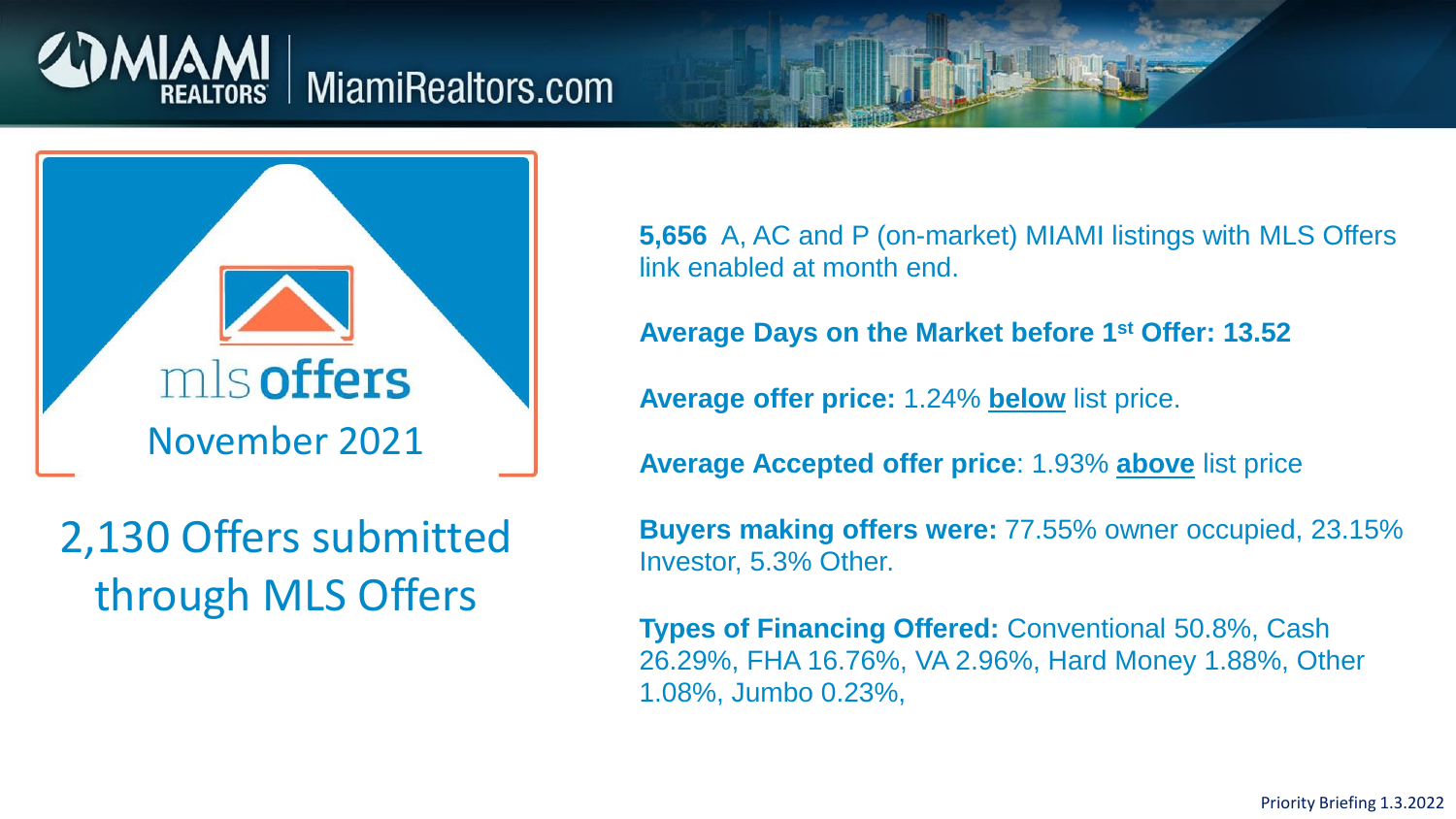





#### **MyCondoPlans/MyHousePlans – MLS Integration**

**Miami - January 2022 Report** 

#### **Registration**

Registered members end of January 2022: 49,959 Active members end of January 2022: 34,018 New members in January 2022: 417

#### **Usage**

Unique members in January 2022: 5,407 Logins in January 2022: 39,685 Condo plans accessed in January 2022: 33,192 House plans accessed in January 2022: 892 Documents accessed in January 2022: 395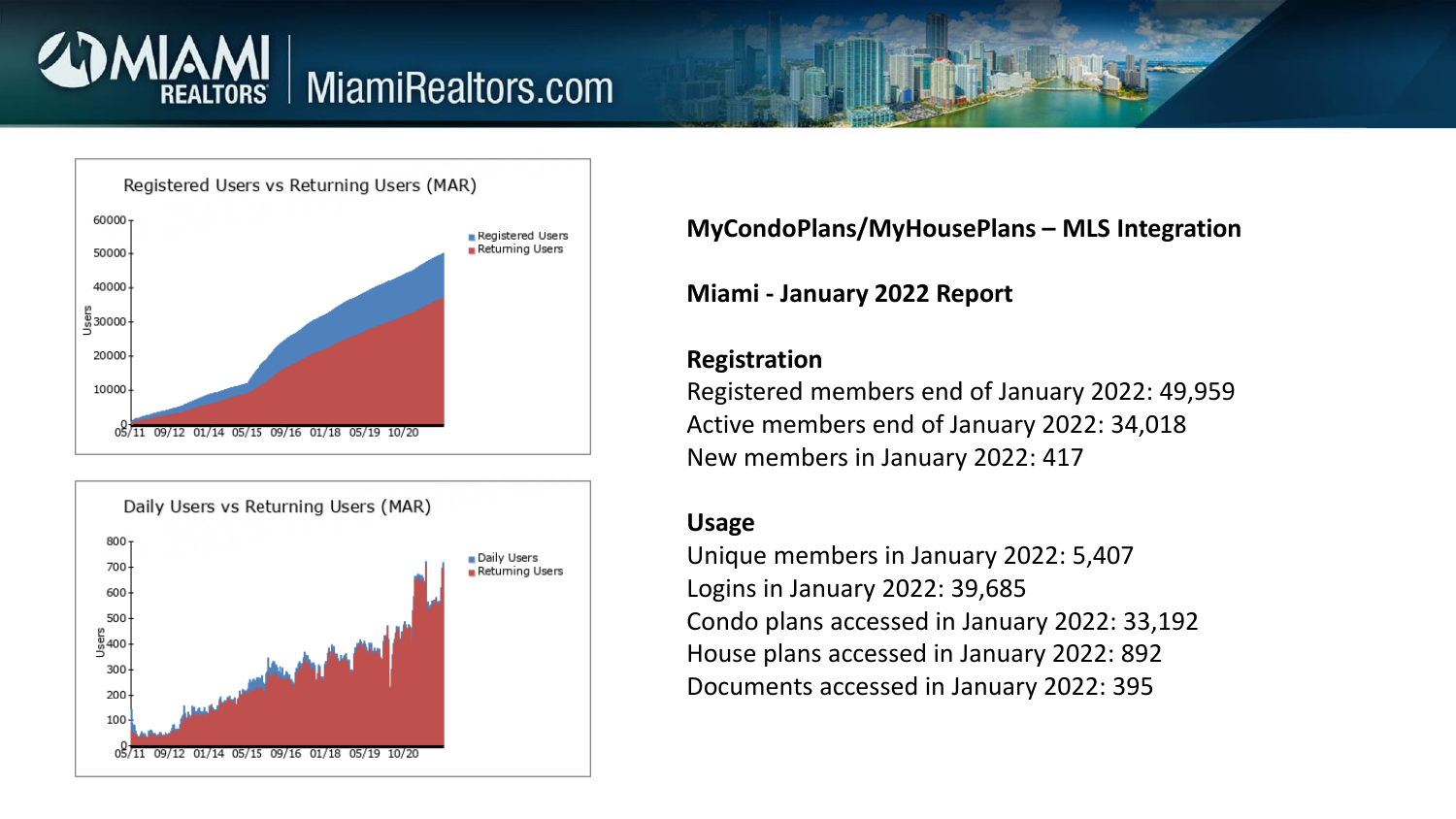

### MiamiRealtors.com/MLSstatus

- Campaign 9/15 1/31/22\* *If this Happens to you…REPORT IT\**
- Manual review of Ticket System follow-up on reports of incorrect status
- **1238** complaints sent to this email address 1,189 complaints Resolved
- **663** actual MLSstatus issues
- **61%...407** of complaints self-corrected within 2 business days
- Those listing status' not self-corrected: Notice of Violation sent Agent & Broker; Audit of Documents
- **575** balance of other emails received:

**270** Non-responsive listing agent; No reply to offer submitted **205** Can't show

**53** Not MIAMI Listings

**47** other MLS issues

The listing is Active in the MLS... ...it's perfect for your customer ...and you want to show it, but...



## MLSstatus@Miamire.com

\*Campaign began 3/19/21 – NOTE: We transitioned on 9/15 to an MLS Support Ticket using our Live Chat Ticket System